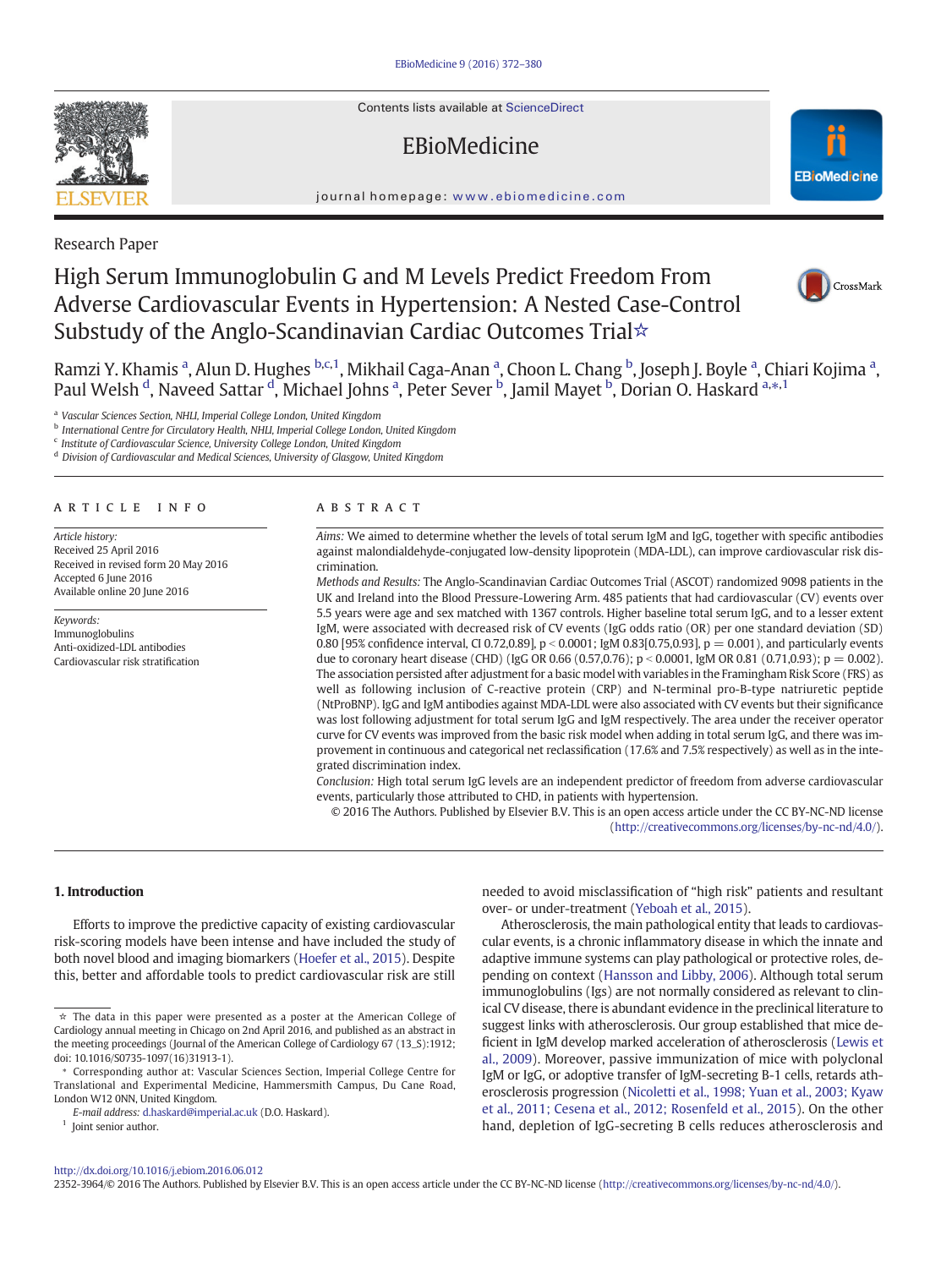<span id="page-1-0"></span>their adoptive transfer accelerates it ([Ait-Oufella et al., 2010; Kyaw et al.,](#page-7-0) [2010](#page-7-0)). Whilst the weight of evidence favors IgM being protective, there is still uncertainty as to how IgG antibodies influence atherosclerosis, in view of the pathogenic potential of IgG Fc-mediated pro-inflammatory effector functions.

A previous study found that serum IgG but not IgM was associated with a higher risk of myocardial infarction in dyslipidemic patients [\(Kovanen et al., 1998](#page-8-0)), whilst another failed to show any association between IgG or IgM and risk of myocardial infarction in a general population [\(Muscari et al., 1995\)](#page-8-0). However, the roles of specific antibodies as biomarkers in atherosclerosis have been more extensively studied. These include antibodies directed against epitopes induced by oxidative modifications of low-density lipoprotein (LDL), in particular antibodies reacting with phosphorylcholine or adducted malondialdehyde (MDA), as well as many less well-defined epitopes [\(Leibundgut et al., 2013;](#page-8-0) [Tsiantoulas et al., 2014\)](#page-8-0). In the Bruneck study, IgG antibodies against copper-oxidized LDL (heavily-oxidized LDL that includes MDA-LDL epitopes) were associated with higher risk of CV events, whilst IgM antibodies were associated with lower risk [\(Rosenfeld et al., 1990;](#page-8-0) [Tsimikas et al., 2012](#page-8-0)). In contrast, the EPIC Norfolk study implicated IgG and IgM anti-MDA-LDL antibodies as possible modifiers of the risk associated with oxidative biomarkers, rather than independent predictors of coronary artery disease events [\(Ravandi et al., 2011](#page-8-0)). Recently, a study from Sweden has reported that individuals with low levels of antibodies against MDA-adducted LDL peptides are associated with significantly higher coronary acute event rate [\(Bjorkbacka et al., 2016](#page-7-0)).

The Anglo-Scandinavian Cardiac Outcomes Trial (ASCOT) was an independent, investigator-led, multicenter, randomized trial designed to compare two anti-hypertensive treatment strategies for the prevention of CV events in more than 19,000 hypertensive patients without a clinical history of CHD. Using a nested case-control substudy of ASCOT, we set out to test the hypothesis that total serum IgM and IgG levels, as well as antibodies to MDA-LDL, are negative risk factors for cardiovascular events in a hypertensive population. Our analyses incorporated adjustments for levels of C-reactive protein (CRP) and N-terminal pro-Btype natriuretic peptide (NtProBNP), which have previously been studied in the ASCOT population [\(Sever et al., 2012; Welsh et al., 2014](#page-8-0)).

### 2. Material and Methods

#### 2.1. Study Design and Subjects

ASCOT was an independent, investigator-led, multicenter, randomized trial designed to compare two anti-hypertensive treatment strategies for the prevention of CV events in more than 19,000 hypertensive patients without a clinical history of CHD (9098 were randomized in the UK or Ireland). Hypertensive patients with three or more other risk factors for CV disease were eligible for inclusion in ASCOT. The detailed ASCOT protocol has been published previously and further information is available at <http://www.ascotstudy.org> [\(Sever et al., 2001](#page-8-0)). Informed consent was obtained from each patient and the study protocol conforms to the ethical guidelines of the 1975 Declaration of Helsinki as reflected in a prior approval by the participating institutions research ethics committees. In the main cohort, the ASCOT-Blood Pressure-Lowering Arm (BPLA), subjects received a beta-blocker with a thiazide diuretic as required or a dihydropyridine calcium channel blocker (CCB) with an angiotensin-converting enzyme inhibitor as required [\(Sever et al., 2006](#page-8-0)). In addition to randomization into ASCOT-BPLA, those with a fasting total cholesterol of  $\leq 6.5$  mmol/L (250 mg/dL) were further randomized, using a factorial design, to either 10 mg atorvastatin daily or matching placebo (ASCOT-LLA) [\(Sever et al., 2003;](#page-8-0) [Dahlof et al., 2005](#page-8-0)). Baseline characteristics of participants and primary outcomes of each arm of the trial have been reported previously [\(Sever](#page-8-0) [et al., 2001; Dahlof et al., 2005\)](#page-8-0).

For the purposes of this case-control study (CCS), all events of fatal coronary heart disease (CHD), symptomatic non-fatal myocardial infarction (MI), coronary revascularization, and fatal and non-fatal stroke occurring in the UK and Ireland during the ASCOT-BPLA study period between February 1998 and October 2005 were identified as cases. Subjects with established cardiovascular disease (CVD) at baseline (including peripheral vascular disease and previous history of stroke, transient ischemic attack and recorded other relevant CVD) were excluded from this CCS. Hence, the present report is based on a nested CCS drawn from ASCOT participants in the UK and Ireland, 485 of whom developed CV events (355 CHD and 130 strokes) during a median followup period of 5.5 years. Further details of the selection process into the study are shown in Fig. 1.

Subjects who were alive and free from CV events during the study period were selected from the same study population as controls. Up to three controls were matched to each case by age  $(\pm 1 \text{ year})$ , sex and study entry time ( $\pm$ 90 days), with one control being used with two different cases to facilitate matching. The study population was restricted to those self-defined as of white European ethnicity.



Fig. 1. ASCOT immunoglobulin nested CCS profile.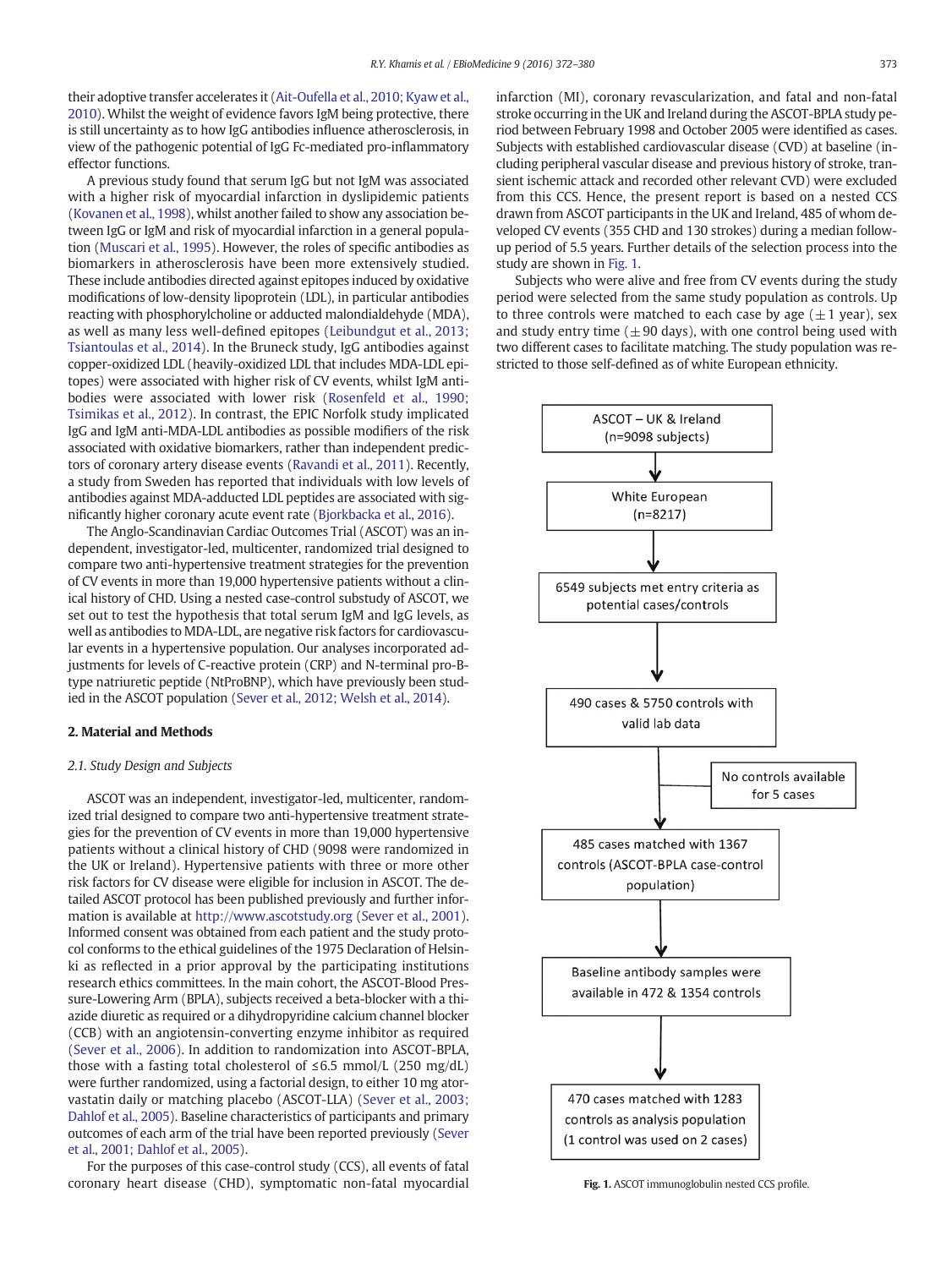# 2.2. Endpoint Adjudication

All cases suspected of fulfilling criteria for the fatal and non-fatal events were classified by the Endpoint Committee. This included endpoints notified by investigators and potential silent MIs identified by the core ECG laboratory. All the documentation for each potential endpoint was reviewed independently by two of the Endpoint Committee members. In the event of disagreement, a third member the Endpoint Committee adjudicated. Final classification required agreement between two members of the Endpoint Committee. The Endpoint Committee met to resolve such disagreements and "grey cases."

# 2.3. Measurements

All major cardiovascular disease (CVD) risk factors incorporated in the FRS were determined at baseline [\(Sever et al., 2001](#page-8-0)). Sera were prepared and aliquoted at entry to the study, and stored at  $-70$  °C prior to analysis. Serum IgM and IgG, and anti-MDA-LDL antibodies, were measured by enzyme-linked immunosorbent assay (ELISA) (see below). Other laboratory tests (including CRP and NtProBNP) were performed as previously described [\(www.ascotstudy.org](http://www.ascotstudy.org)) ([Sever et al., 2012;](#page-8-0) [Welsh et al., 2014\)](#page-8-0).

# 2.4. Immunoglobulin and Anti-MDA-LDL Antibody Level Measurements by **ELISA**

All ELISAs were conducted blindly with both cases and controls mixed according to random laboratory sample number. Personnel conducting assays were blind to patient-specific data and not aware of the statistical analysis plan. The intra-plate variability for all assays was below 3% and inter-plate variability below 13%, with assay ranges that span well above and below expected normal ranges for total IgG and IgM and well below and above the study range for IgG and IgM anti-MDA-LDL (Supplementary Methods Table 1).

Total IgG and IgM antibody levels were measured using capture ELISA. Briefly, either goat anti-human IgG or mouse anti-human IgM (Southern Biotech, Birmingham AL) was used to capture either IgG or IgM respectively. Detection antibodies used were either biotinylated goat F(ab')² anti-human IgG or biotinylated mouse anti-human IgM (both Southern Biotech). Detection was with HRP-conjugated streptavidin (R&D Systems, Minneapolis, MN) followed by 3,3′,5,5′ tetramethylbenzidine (TMB) (Sigma Aldrich, UK), and the reaction was stopped with 0.5 M  $H<sub>2</sub>SO<sub>4</sub>$  Optical densities were measured with a Synergy HT microplate reader (BioTek, USA) at wavelength 450 nm. Once background was subtracted, results were expressed in Units (U). Cut off and tertile as well as interquartile values in mg/mL for total IgG and IgM were interpolated via standard curve fit using standard ELISA methodology in PRISM 6 (GraphPad, La Jolla, Ca).

IgG and IgM anti-MDA-LDL antibody levels were estimated by ELISA against solid phase MDA-LDL. Briefly, MDA-LDL was prepared as described [\(Palinski et al., 1990\)](#page-8-0). The extent of modification was determined by the relative electrophoretic mobility of the LDL using precast 0.6% agarose, 1.0% barbital buffer gels (Beckman Coulter, Fullerton, Ca) and with a carbonyl assay ([Chang et al., 2012\)](#page-7-0). IgG and IgM antibody binding to solid phase antigens was identified by mouse anti-human IgG (Cambridge Bioscience, Cambridge, UK) or biotinylated mouse anti-human IgM (Cambridge Bioscience) followed by horse radish peroxidase (HRP) conjugated rabbit anti-mouse Ig (Dako, Cambridgeshire, UK) or as above with HRP-conjugated streptavidin. The plates were read as above at an optical density of 450 nm (OD450), after which the background was subtracted. All serum anti-MDA-LDL sample values were corrected to a reference serum with a standard curve used on all plates and results expressed in Units (U).

All assays were optimized for serum concentration, secondary antibody concentration and timing of TMB reactions using representative sera. Standard curves were established for each of the assays on several representative sera and selected serum dilution was at the steepest part of the curve to achieve the highest sensitivity. Furthermore, standard curves were included for a control serum on each ELISA plate for quality control. The lower and higher limit of assay sensitivity for all assays are shown in Supplementary Methods Table 1. The intra-plate and interplate coefficients of variation (CoV) for all assays are in Supplementary Methods Table 2.

# 2.5. Statistical Methods

Continuous variables are presented as means  $\pm$  standard deviation (SD), and non-normally distributed variables as medians with interquartile range (IQR). Crude comparisons between cases and controls with regard to baseline characteristics were explored by t-tests, Mann-Whitney U or  $\chi^2$  tests. Age- and sex-adjusted correlations between continuous variables were assessed using the Spearman rankcorrelation coefficient (rho). The association between each of the antibodies and the risk of CV events was reported as an odds ratio (OR) obtained from a conditional logistic regression model: first by treating each log-transformed baseline antibody as a continuous variable giving an odds with 95% confidence intervals (CI) of having an event per 1 SD change; and, secondly, by categorizing variables into tertiles with the low tertile as reference. To assess the predictive role of Igs and specific antibodies beyond conventional risk factors, we established five statistical models. Model 1 was matched for age and sex but was otherwise unadjusted; model 2 was adjusted for traditional CV risk factors based on an extended Framingham risk model (smoking, baseline systolic blood pressure (SBP), high-density lipoprotein (HDL), total cholesterol (TC), body mass index (BMI), creatinine), as well as randomized anti-hypertensive and statin treatment; model 3 included paired antibody levels and serum Ig (i.e. IgM anti-MDA-LDL with IgM and IgG anti-MDA-LDL with IgG) to assess the effect of adjustment for total serum Ig; model 4 adjusted for log CRP and log NtProBNP in addition to the covariates in model 2. Collinearity was tested using the variance inflation factor (VIF), and model goodness-of-fit and calibration was assessed using a likelihood ratio test and the Hosmer Lemeshow statistic. To examine the extent to which baseline log-transformed variable improved discrimination and reclassified participants over risk thresholds, model 2 plus further adjustment for age and sex was used in an unconditional logistic model. This reference model was compared with models including each log-transformed variable using area under receiver operator curves (AUROC), net reclassification index (NRI) and integrated discrimination index (IDI) ([Pencina et al., 2011\)](#page-8-0).

All statistics were conducted independently by a statistician that is blinded to the laboratory techniques, using SAS version 9.3 (SAS Institute Inc., Cary, NC) and Stata release 12 (Stata Corp, College Station, TX). A two-tailed  $p$  value < 0.05 was considered to indicate statistical significance.

Discrimination of the different risk models was assessed by the areas under the receiver operating characteristic curves (AUROC) using the nonparametric approach of DeLong et al. [\(DeLong et al., 1988\)](#page-7-0). Likelihood ratio tests were performed to evaluate whether the global model fit improved after the addition of each of the antibody in turn. Model calibration was assessed with the Hosmer–Lemeshow goodness-of-fit test. We also computed the NRI as a continuous and category-based NRI and an integrated discrimination improvement (IDI) analysis. IDI is defined as the difference in the mean predicted probability of being a case and being a control in the model with the addition of antibody minus the difference in the mean predicted probability of being a case and being a control in the model without the antibody level included. We also investigated whether the use of combinations of total serum Igs and anti-MDA-LDL antibodies would improve risk prediction. In these analyses, each of these study antibodies was treated as a continuous variable. Further NRI analyses for the most significant independent markers was undertaken to test reclassification within FRS with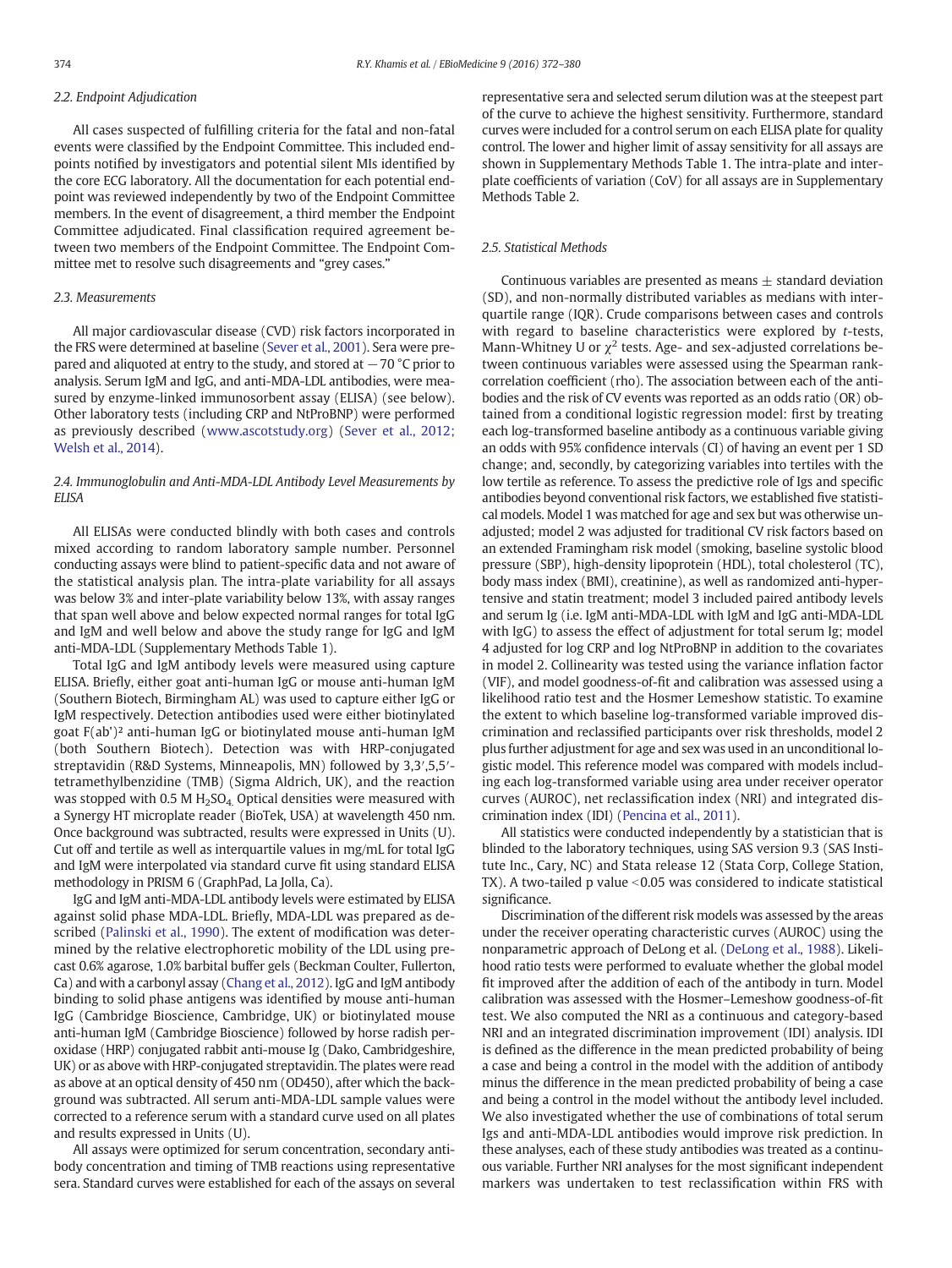# Table 1

Characteristics of the study population.

|                                                 | Controls            | Cases               | p values                |
|-------------------------------------------------|---------------------|---------------------|-------------------------|
|                                                 | $(n = 1283)$        | $(n = 470)$         |                         |
| Male                                            | 1089 (84.9%)        | 397 (84.5%)         | 0.83                    |
| Age (years)                                     | 65.30 (7.57)        | 65.34 (7.80)        | 0.93                    |
| Current smokers                                 | 272 (21.2%)         | 121 (25.7%)         | 0.043                   |
| Alcohol: never                                  | 279 (21.7%)         | 121 (25.7%)         | $0.21*$                 |
| Alcohol: $\leq$ 14 (F)/21(M) units/week         | 753 (58.7%)         | 260 (55.3%)         |                         |
| Alcohol: $>14$ (F)/21(M) units/week             | 251 (19.5%)         | 89 (18.9%)          |                         |
| Completed education age (years):                |                     |                     | $0.004*$                |
| $\leq 12$                                       | 425 (33.2%)         | 176 (37.4%)         |                         |
| $\leq 15$                                       | 590 (46.0%)         | 227 (48.3%)         |                         |
| $\leq 18$                                       | 144 (11.2%)         | 45 (9.6%)           |                         |
| >18                                             | 123 (9.6%)          | 22 (4.7%)           |                         |
| SBP (mm Hg)                                     | 161.82 (17.39)      | 164.63 (17.75)      | 0.003                   |
| $DBP$ (mm $Hg$ )                                | 92.12 (9.72)        | 92.99 (10.41)       | 0.10                    |
| Heart rate (bpm)                                | 70.27 (11.78)       | 69.74 (12.75)       | 0.42                    |
| BMI $\left(\frac{\text{kg}}{\text{m}^2}\right)$ | 28.97 (4.51)        | 28.70 (4.03)        | 0.25                    |
| Total cholesterol (mmol/L)                      | 5.91 (1.07)         | 5.99(1.07)          | 0.15                    |
| LDL cholesterol (mmol/L)                        | 3.79(0.95)          | 3.92(0.97)          | 0.012                   |
| HDL cholesterol (mmol/L)                        | 1.30(0.35)          | 1.25(0.32)          | 0.011                   |
| Triglyceride (mmol/L)                           | $1.60(1.20-2.30)$   | $1.70(1.20 - 2.20)$ | $0.35*$                 |
| Glucose (mmol/L)                                | $5.60(5.10 - 6.50)$ | $5.60(5.10 - 6.80)$ | $0.17*$                 |
| Creatinine (µmol/L)                             | 99.20 (16.13)       | 102.63 (19.45)      | 0.0002                  |
| $CRP$ (mg/L)                                    | $2.53(1.27 - 4.97)$ | $3.04(1.55 - 5.53)$ | $0.001*$                |
| NtProBNP (pg/mL)                                | 84.50 (44.0-166.0)  | 111.00 (52.0-241.0) | $< 0.0001$ <sup>*</sup> |
| <b>Diabetes</b>                                 | 337 (26.3%)         | 145 (30.9%)         | 0.06                    |
| Family history of coronary disease              | 218 (17.0%)         | 81 (17.2%)          | 0.90                    |
| Amlodipine                                      | 646 (50.4%)         | 220 (46.8%)         | 0.18                    |
| BP treatment at baseline                        | 1161 (90.5%)        | 429 (91.3%)         | 0.62                    |

Values are mean (SD) or n (%). Missing: Triglyceride: 75, LDL-cholesterol, creatinine: 42, glucose: 79, CRP and NtProBNP: 4 each. Details of the 470 CV event cases: 343 CHD cases (108 nonfatal MI, 85 fatal CHD, 134 coronary revascularization and 16 had both revascularization and non-fatal MI); 127 stroke cases (100 ischemic strokes, 21 hemorrhagic strokes and 6 unspecified strokes).

<sup>ǂ</sup> Values are presented in median (interquartile range), p values by Wilcoxon–Mann–Whitney test.

 $*$  p values for alcohol and education are  $\chi^2$  statistics.

categories ( $<$  10%, 10–20% and  $>$  20% risk) were selected to define as low, intermediate and high risk of CVD.

# 3. Results

# 3.1. Baseline Characteristics

1753 subjects (mean age  $65.3 \pm 7.62$  years; 1486, 84.8% male) were included in this nested case-control analysis [\(Fig. 1](#page-1-0) and Table 1) and had a median follow-up of 5.5 years (interquartile range, 5.0–6.0). Of the 470 cases that were analyzed [\(Fig. 1\)](#page-1-0), there were 343 with CHD and 127 who had a stroke (see breakdown in Table 1 footnote). Those with a CV event had a worse cardiovascular profile, including traditional risk factors (SBP, diastolic blood pressure [DBP] and LDL), as well as higher CRP and NtProBNP as previously shown (Table 1) [\(Sever et al.,](#page-8-0) [2012; Welsh et al., 2014\)](#page-8-0). Significantly higher total serum IgG and IgM levels were found in controls compared to cases (Table 2). Levels of anti-MDA-LDL antibodies were also higher in controls, although this was not as pronounced as with total serum Igs, and indeed was only significant at  $p < 0.05$  for IgG anti-MDA-LDL antibodies (Table 2).

#### 3.2. Correlations and Interactions Between Variables

IgM anti-MDA-LDL antibody levels correlated strongly with total serum IgM (rho  $= 0.78$ , p < 0.0001), and there was a weaker but still highly significant correlation for IgG anti-MDA-LDL with total serum IgG (rho = 0.36,  $p < 0.0001$ ) [\(Table 3](#page-4-0)). Though statistically significant, correlations between serum IgM and IgG and between IgM anti-MDA-LDL and IgG anti-MDA-LDL were modest ([Table 3\)](#page-4-0). Total IgG and IgG anti-MDA-LDL antibodies correlated weakly with CRP (rho  $= 0.13$  and  $rho = 0.09$  respectively). There was also a weak inverse correlation of IgG anti-MDA-LDL antibodies with LDL cholesterol (rho =  $-0.085$ ,  $p < 0.001$ .

Serum Ig and anti-MDA-LDL antibodies among the controls did not strongly correlate with age, SBP, DBP or mean arterial pressure (MAP) (Supplementary Table S1). Interestingly, there was a clear correlation with sex, with total serum IgM and IgG, as well as IgM anti-MDA-LDL

Table 2

Median and interquartile range values of total serum IgM, total serum IgG and anti-MDA-LDL antibodies at baseline.

|                      | Controls<br>$(n = 1283)$ | Cases<br>$(n = 470)$ | p value  |
|----------------------|--------------------------|----------------------|----------|
| Total serum IgG (U)  | $0.42(0.37-0.47)$        | $0.40(0.35-0.45)$    | < 0.0001 |
| $(g/L)^*$            | 15.88 (12.18–20.95)      | 14.35 (10.96-18.71)  |          |
| Total serum IgM (U)  | $0.44(0.31-0.60)$        | $0.40(0.29-0.56)$    | 0.003    |
| $(g/L)^*$            | $1.31(0.84 - 2.06)$      | $1.16(0.78-1.86)$    |          |
| IgG anti-MDA-LDL (U) | $0.44(0.33-0.58)$        | $0.42(0.31-0.55)$    | 0.02     |
| IgM anti-MDA-LDL (U) | $0.89(0.59-1.20)$        | $0.86(0.56-1.13)$    | 0.06     |

Expressed as g/L as interpolated from standard curves. p values obtained by using Wilcoxon–Mann–Whitney test.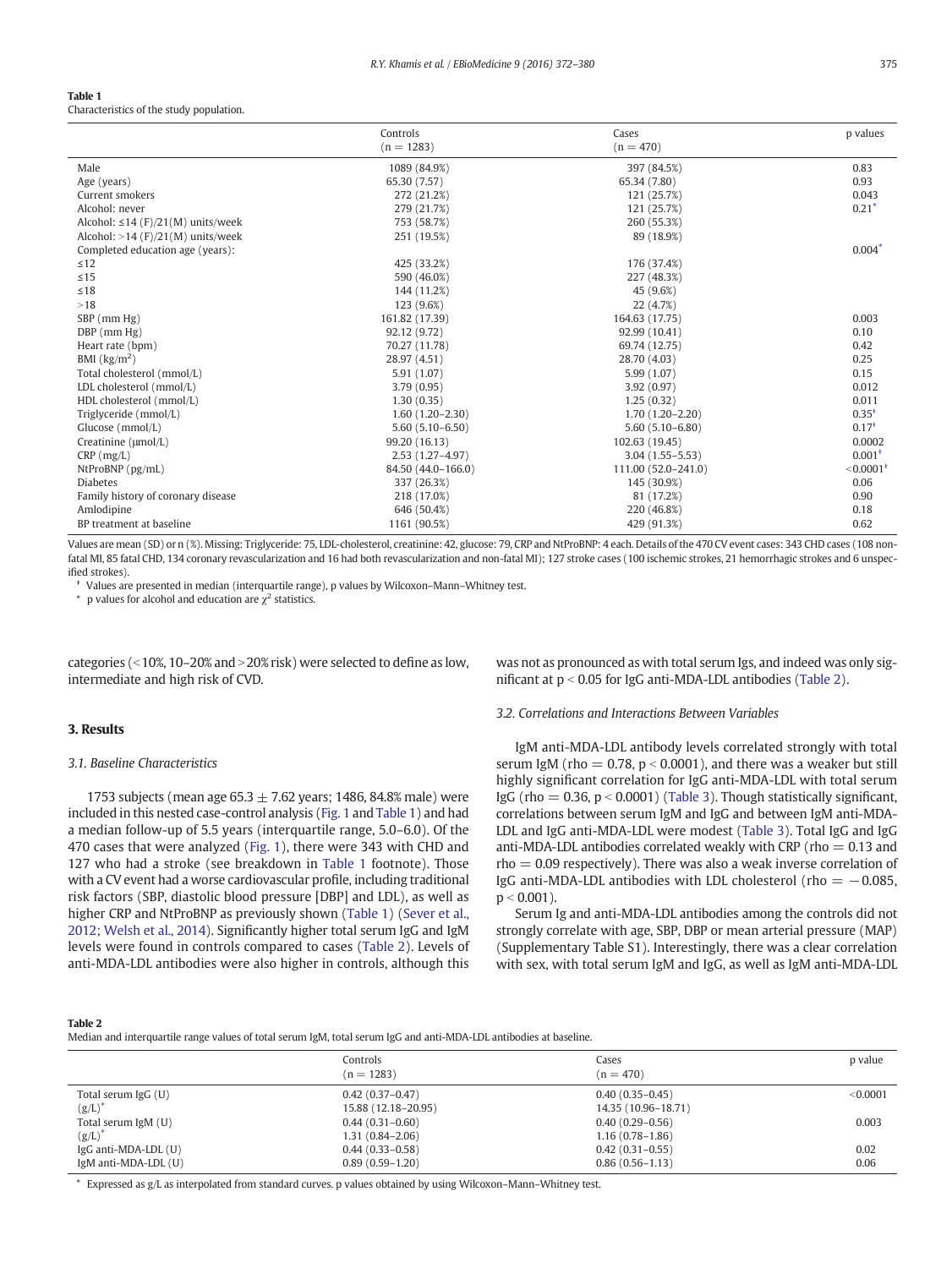<span id="page-4-0"></span>

| Spearman Partial Correlation (rho) between total serum IgM and IgG, IgM and IgG anti-MDA-LDL antibodies, CRP and NtProBNP. |  |  |  |  |  |
|----------------------------------------------------------------------------------------------------------------------------|--|--|--|--|--|
|                                                                                                                            |  |  |  |  |  |

|                  |                  |                  |                  | Total IgM |            | <b>CRP</b> | <b>NtProBNP</b> |
|------------------|------------------|------------------|------------------|-----------|------------|------------|-----------------|
|                  | IgG anti-MDA-LDL | IgM anti-MDA-LDL | <b>Total IgG</b> |           | $LDL-c$    |            |                 |
| IgG anti-MDA-LDL | 1.000            |                  |                  |           |            |            |                 |
| IgM anti-MDA-LDL | $0.233***$       | 1.000            |                  |           |            |            |                 |
| Total serum IgG  | $0.363***$       | $0.151***$       | 1.000            |           |            |            |                 |
| Total serum IgM  | $0.149***$       | $0.779***$       | $0.185***$       | 1.000     |            |            |                 |
| $LDL-c$          | $-0.085**$       | 0.002            | $-0.033$         | 0.010     | 1.000      |            |                 |
| <b>CRP</b>       | $0.129***$       | 0.031            | $0.089**$        | 0.028     | $0.094***$ | 1.000      |                 |
| NtProBNP         | 0.005            | $-0.073*$        | 0.023            | $-0.070*$ | $-0.008$   | 0.046      | 1.000           |

All data apart from LDL cholesterol (LDL-c) were log-transformed before correlation. Adjusted for age and sex.

 $p < 0.05$ .

\*\*  $p < 0.001$ .

\*\*\*  $p < 0.0001$ .

antibodies, being higher in women than in men ( $p < 0.05$  for each) (Supplementary Table S2).

# 3.3. Total Serum IgG and IgM Are Inversely Associated With CV Events

Unadjusted, all Ig and specific antibody levels measured were inversely associated with risk of CV events (Table 4, model 1). In the highest third compared with the lowest, total serum IgG levels had the strongest association with CV events ( $OR = 0.62$  [95% confidence interval, CI 0.47, 0.81];  $p = 0.0004$ ), and the weakest association was seen with IgM anti-MDA-LDL (OR 0.76 [0.58, 0.98];  $p = 0.037$ ). Trends were similar when the data were evaluated as continuous variables per 1 SD. Associations between IgM anti-MDA-LDL antibodies and CV events were modestly attenuated by adjustment for the basic risk variables and were no longer statistically significant, but associations with total serum IgG and IgM, or with IgG anti-MDA-LDL, were little affected and retained significance (Table 4, model 2). Thus, for total serum IgG, there was an OR of 0.62 (0.46, 0.82) comparing highest and lowest total IgG levels ( $p = 0.0007$ ) or an OR of 0.81 (0.72, 0.91) per 1 SD increase in total IgG levels ( $p = 0.0003$ ). Associations between IgG and IgM anti-MDA-LDL antibody levels and CV events were abolished after adjustment for total serum IgG and IgM levels respectively (Table 4, model 3). The significant inverse associations of total serum Ig levels with events remained even after adjustment for the basic risk variables plus log-transformed CRP and NtProBNP (Table 4, model 4). Total serum IgG remained the strongest predictor of protection after full adjustment in model 4 (OR 0.81 [0.72, 0.91] per one increase in SD,  $p = 0.003$ ; OR 0.61 [0.46, 0.82] comparing upper and lower thirds,  $p = 0.0008$ ).

When exploring the ability of Igs and specific antibodies to predict events linked to either CHD or stroke, it became clear that the relationships described above for total serum Ig levels are only significant for CHD [\(Table 5\)](#page-5-0) and not stroke (Supplementary Table S3). The unadjusted OR for the highest tertiles in predicting CHD was 0.42 for total IgG  $(p < 0.0001)$  and 0.57 for total IgM ( $p = 0.001$ ) ([Table 5\)](#page-5-0). Further adjustments in models 2, 3 and 4 demonstrated that again anti-MDA-LDL antibodies were dependent on total IgG and IgM, and that total serum Ig levels are independent of basic risk variables, CRP and NtProBNP as predictors. A further analysis of all CV events excluding hemorrhagic stroke did not appreciably alter the results shown in Table 4 (Supplementary Table S4).

### 3.4. Total Serum IgG Significantly Improves Prediction of CV Risk

Addition of each of total serum IgG, total serum IgM and IgG anti-MDA-LDL antibodies significantly improved model fit ([Table 6](#page-5-0)). The AUROC was significantly improved by total serum IgG (0.6391 vs. 0.6213,  $p = 0.009$ ), whereas IgG anti-MDA, IgM anti-MDA or total serum IgM did not significantly increase AUROC. Addition of all four

#### Table 4

Odds ratios of cardiovascular events (coronary heart disease or stroke) in relation to baseline total serum Igs and anti-MDA-LDL antibodies (per SD increase in log-transformed antibodies and in antibody tertiles).

| $\text{Cases}/$                                        |      |          | Model 1          |          | Model 2          |         | Model 3          |         | Model 4          |         |
|--------------------------------------------------------|------|----------|------------------|----------|------------------|---------|------------------|---------|------------------|---------|
|                                                        |      | controls | OR (95% CI)      | p value  | OR (95% CI)      | p value | OR (95% CI)      | p value | OR (95% CI)      | p value |
| Per 1 SD increase in log <sub>e</sub> total IgG        |      |          | 0.80(0.72,0.89)  | < 0.0001 | 0.81(0.72,0.91)  | 0.0003  |                  |         | 0.81(0.72,0.91)  | 0.0003  |
| Total serum IgG                                        | Low  | 180/406  | $1.00$ (Ref)     |          | $1.00$ (Ref)     |         |                  |         | $1.00$ (Ref)     |         |
|                                                        | Mid  | 162/420  | 0.86(0.67,1.11)  | 0.26     | 0.92(0.70, 1.20) | 0.52    |                  |         | 0.97(0.74, 1.28) | 0.83    |
|                                                        | High | 128/458  | 0.62(0.47, 0.81) | 0.0004   | 0.62(0.46, 0.82) | 0.0007  |                  |         | 0.61(0.46, 0.82) | 0.0008  |
| Trend                                                  |      |          | $p = 0.0004$     |          | $p = 0.0008$     |         |                  |         | $p = 0.0009$     |         |
| Per 1 SD increase in log <sub>e</sub> total IgM        |      |          | 0.83(0.75,0.93)  | 0.001    | 0.84(0.75, 0.94) | 0.003   |                  |         | 0.85(0.76, 0.96) | 0.006   |
| Total serum IgM                                        | Low  | 177/404  | $1.00$ (Ref)     |          | $1.00$ (Ref)     |         |                  |         | $1.00$ (Ref)     |         |
|                                                        | Mid  | 160/429  | 0.82(0.63, 1.06) | 0.13     | 0.82(0.62, 1.07) | 0.15    |                  |         | 0.85(0.65, 1.13) | 0.26    |
|                                                        | High | 133/451  | 0.65(0.49, 0.85) | 0.002    | 0.67(0.51, 0.89) | 0.005   |                  |         | 0.70(0.53,0.93)  | 0.014   |
| Trend                                                  |      |          | $p = 0.0016$     |          | $p = 0.005$      |         |                  |         | $p = 0.014$      |         |
| Per 1 SD increase in log <sub>e</sub> IgG anti-MDA-LDL |      |          | 0.88(0.79, 0.98) | 0.016    | 0.89(0.79, 0.99) | 0.040   | 0.96(0.85, 1.08) | 0.46    | 0.87(0.78, 0.98) | 0.021   |
| IgG anti-MDA-                                          | Low  | 179/405  | $1.00$ (Ref)     |          | $1.00$ (Ref)     |         | $1.00$ (Ref)     |         | $1.00$ (Ref)     |         |
| <b>LDL</b>                                             | Mid  | 147/438  | 0.75(0.58, 0.97) | 0.030    | 0.74(0.57,0.97)  | 0.030   | 0.81(0.61, 1.07) | 0.13    | 0.74(0.57,0.98)  | 0.034   |
|                                                        | High | 144/441  | 0.74(0.57,0.96)  | 0.022    | 0.76(0.58, 1.00) | 0.048   | 0.90(0.67, 1.20) | 0.46    | 0.74(0.56, 0.97) | 0.030   |
| Trend                                                  |      |          | $p = 0.02$       |          | $p = 0.044$      |         | $p = 0.43$       |         | $p = 0.027$      |         |
| Per 1 SD increase in log <sub>e</sub> IgM anti-MDA-LDL |      |          | 0.88(0.79, 0.98) | 0.023    | 0.90(0.80, 1.00) | 0.059   | 1.09(0.90, 1.32) | 0.38    | 0.91(0.81, 1.02) | 0.10    |
| IgM anti-MDA-LDL                                       | Low  | 166/418  | $1.00$ (Ref)     |          | $1.00$ (Ref)     |         | $1.00$ (Ref)     |         | $1.00$ (Ref)     |         |
|                                                        | Mid  | 163/422  | 0.95(0.73, 1.23) | 0.69     | 0.93(0.71, 1.21) | 0.58    | 1.16(0.84, 1.59) | 0.37    | 0.94(0.71, 1.24) | 0.66    |
|                                                        | High | 141/444  | 0.76(0.58,0.98)  | 0.037    | 0.81(0.61, 1.06) | 0.13    | 1.18(0.80, 1.75) | 0.40    | 0.84(0.64, 1.11) | 0.22    |
| Trend                                                  |      |          | $p = 0.038$      |          | $p = 0.10$       |         | $p = 0.41$       |         | $p = 0.22$       |         |

Model 1: unadjusted but matched for age and sex; model 2: adjusted for smoking status, diabetic status, baseline SBP, baseline total cholesterol, HDL, baseline creatinine, BMI, family history of coronary disease, randomized BP and statin treatments; model 3: adjusted as in model 2 plus either total IgG or IgM; model 4: adjusted in model 2 plus log<sub>e</sub> CRP and NtProBNP. Immunoglobulin and specific antibody tertile levels in Units (U) as measured by ELISA and (in g/L as interpolated per standard curves for total Ig levels) were: total IgG: Low < 0.384  $(-13.11$  g/L), Mid 0.3845-0.4465 (13.12-18.40 g/L), High > 0.4465 (18.4 g/L); total IgM Low < 0.3440  $(-0.95$  g/L), Mid 0.3445-0.5305 (0.96-1.71 g/L), High > 0.5305  $(-1.71$  g/L); IgG anti-MDA-LDL Low < 0.3626, Mid 0.3637-0.5205, High > 0.05205; IgM anti-MDA-LDL: Low < 0.6825, Mid 0.6835-1.0628, High > 1.0628.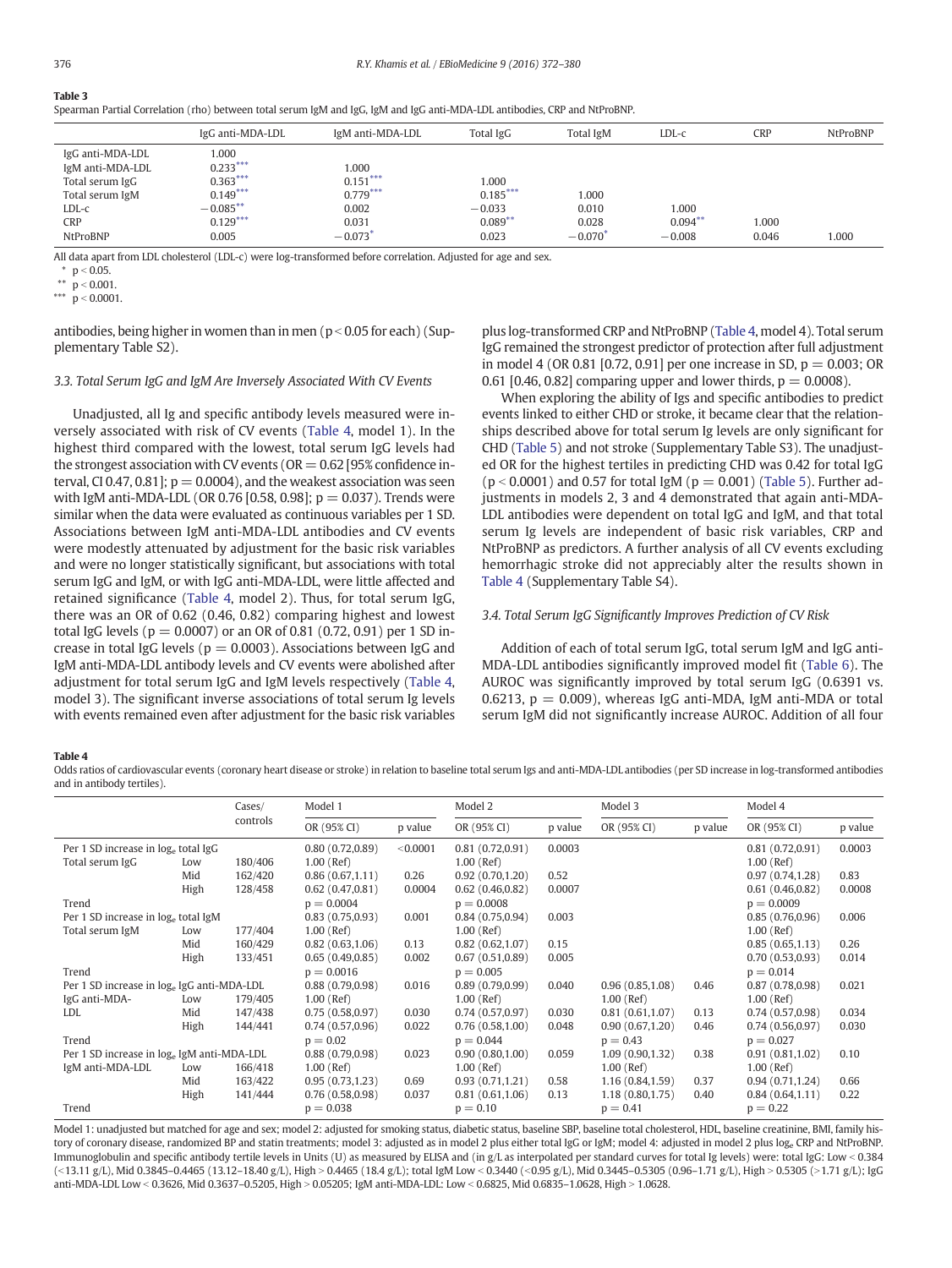#### <span id="page-5-0"></span>Table 5

Odds ratios of events due to coronary heart disease in relation to baseline total serum Igs and anti-MDA-LDL antibodies (per SD increase in log-transformed antibodies and in antibody tertiles).

|                                                        |      | Cases/controls | Model 1          |          | Model 2          |          | Model 3          |         | Model 4          |          |
|--------------------------------------------------------|------|----------------|------------------|----------|------------------|----------|------------------|---------|------------------|----------|
|                                                        |      |                | OR (95% CI)      | p value  | OR (95% CI)      | p value  | OR (95% CI)      | p value | OR (95% CI)      | p value  |
| Per 1 SD increase in $log_e$ total IgG                 |      | 343/939        | 0.66(0.57,0.76)  | < 0.0001 | 0.68(0.58, 0.79) | < 0.0001 |                  |         | 0.68(0.58, 0.79) | < 0.0001 |
| Total serum IgG                                        | Low  | 153/309        | $1.00$ (Ref)     |          | $1.00$ (Ref)     |          |                  |         | $1.00$ (Ref)     |          |
|                                                        | Mid  | 120/301        | 0.79(0.59, 1.06) | 0.12     | 0.83(0.61, 1.13) | 0.23     |                  |         | 0.89(0.64, 1.22) | 0.45     |
|                                                        | High | 70/329         | 0.42(0.30, 0.59) | < 0.0001 | 0.43(0.30, 0.61) | < 0.0001 |                  |         | 0.43(0.30, 0.62) | < 0.0001 |
| Trend                                                  |      |                | p < 0.0001       |          | p < 0.0001       |          |                  |         | p < 0.0001       |          |
| Per 1 SD increase in log <sub>e</sub> total IgM        |      | 343/939        | 0.81(0.71, 0.93) | 0.002    | 0.82(0.71, 0.94) | 0.005    |                  |         | 0.83(0.72,0.95)  | 0.008    |
| Total serum IgM                                        | Low  | 134/296        | $1.00$ (Ref)     |          | $1.00$ (Ref)     |          |                  |         | $1.00$ (Ref)     |          |
|                                                        | Mid  | 124/326        | 0.82(0.61, 1.11) | 0.19     | 0.84(0.61, 1.15) | 0.28     |                  |         | 0.88(0.64, 1.22) | 0.44     |
|                                                        | High | 85/317         | 0.57(0.41, 0.80) | 0.001    | 0.59(0.42, 0.83) | 0.003    |                  |         | 0.62(0.43, 0.87) | 0.007    |
| Trend                                                  |      |                | $p = 0.001$      |          | $p = 0.003$      |          |                  |         | $p = 0.007$      |          |
|                                                        |      |                |                  |          |                  |          |                  |         |                  |          |
| Per 1 SD increase in log. IgG anti-MDA-LDL             |      | 343/939        | 0.83(0.73,0.94)  | 0.003    | 0.85(0.74, 0.98) | 0.020    | 0.98(0.84, 1.13) | 0.77    | 0.83(0.72, 0.95) | 0.008    |
| IgG anti-MDA-LDL                                       | Low  | 142/302        | $1.00$ (Ref)     |          | $1.00$ (Ref)     |          | $1.00$ (Ref)     |         | $1.00$ (Ref)     |          |
|                                                        | Mid  | 106/320        | 0.70(0.52,0.94)  | 0.018    | 0.67(0.49, 0.91) | 0.012    | 0.81(0.59, 1.13) | 0.22    | 0.67(0.49, 0.92) | 0.015    |
|                                                        | High | 95/317         | 0.64(0.47,0.87)  | 0.005    | 0.70(0.50, 0.97) | 0.031    | 0.95(0.66, 1.35) | 0.76    | 0.66(0.47,0.93)  | 0.016    |
| Trend                                                  |      |                | $p = 0.004$      |          | $p = 0.023$      |          | $p = 0.71$       |         | $p = 0.012$      |          |
| Per 1 SD increase in log <sub>e</sub> IgM anti-MDA-LDL |      | 343/939        | 0.88(0.77, 0.99) | 0.038    | 0.89(0.78, 1.02) | 0.09     | 1.12(0.89, 1.40) | 0.33    | 0.90(0.78, 1.03) | 0.12     |
| IgM anti-MDA-LDL                                       | Low  | 123/308        | $1.00$ (Ref)     |          | $1.00$ (Ref)     |          | $1.00$ (Ref)     |         | $1.00$ (Ref)     |          |
|                                                        | Mid  | 123/310        | 0.97(0.72, 1.31) | 0.86     | 0.96(0.70, 1.32) | 0.80     | 1.20(0.83, 1.73) | 0.33    | 0.96(0.69, 1.33) | 0.80     |
|                                                        | High | 97/321         | 0.72(0.53,0.99)  | 0.043    | 0.78(0.56, 1.09) | 0.14     | 1.18 (0.74,1.86) | 0.49    | 0.81(0.58, 1.13) | 0.22     |
| Trend                                                  |      |                | $p = 0.046$      |          | $p = 0.15$       |          | $p = 0.49$       |         | $p = 0.22$       |          |

Model 1: unadjusted but matched for age and sex; model 2: adjusted for smoking status, diabetic status, baseline SBP, baseline total cholesterol, HDL, baseline creatinine, BMI, family history of coronary disease, randomized BP and statin treatments; model 3: adjusted as in model 2 plus either total IgG or IgM; model 4: adjusted in model 2 plus log<sub>e</sub> CRP and NtProBNP. Immunoglobulin and specific antibody tertile levels in Units (U) as measured by ELISA and (in g/L as interpolated per standard curves for total Ig levels) were: total IgG: Low < 0.384  $(13.11 \text{ g/L})$ , Mid 0.3845-0.4465 (13.12-18.40 g/L), High > 0.4465 (18.4 g/L); total IgM Low < 0.3440 (<0.95 g/L), Mid 0.3445-0.5305 (0.96-1.71 g/L), High > 0.5305 (>1.71 g/L); IgG anti-MDA-LDL Low < 0.3626, Mid 0.3637-0.5205, High > 0.05205; IgM anti-MDA-LDL: Low < 0.6825, Mid 0.6835-1.0628, High > 1.0628.

measures to the basic model improved model fit and AUROC (0.6421 vs.  $0.6213$ ,  $p = 0.011$ ), but there was no difference in AUROCs between the basic model including just total serum IgG and the basic model containing all four measures (Table 6).

The addition of total serum IgG to the basic model resulted in an absolute IDI of 0.9 ( $p < 0.0001$ ), and the highest NRI (17.6% and 7.5% for continuous and category-based NRI, respectively) (Table 6). Total serum IgG also led to the greatest absolute number of subjects with CV events correctly reclassified: 52 (11.1%) to a higher risk category and 25 (5.3%) to a lower risk category ([Fig. 2](#page-6-0)). Of the 1284 controls, 71 (5.5%) were correctly reclassified using total serum IgG to a higher risk category and 94 (7.3%) to a lower risk category ([Fig. 2\)](#page-6-0). [Fig. 3](#page-6-0) demonstrates the clinically relevant reclassification into and out of the  $<$ 10% risk category for CVD, with a clear advantage of adding in total serum IgG to the model. Total serum IgG also performed best for CV event risk reclassification (18.6 and 8.3%, for continuous and category-based NRI, respectively) in the extended basic model (basic model  $+$  CRP and NtProBNP) (Supplementary Table S5).

There was a much more pronounced improvement in model performance when studying CHD alone. The most significant increase in AUROC, and highest NRI and IDI were after the addition of total IgG to either the basic model or the extended model (Supplementary Tables S6 and S7). The finding that total serum IgG results in a continuous NRI of a 29.6% ( $p < 0.0001$ ) despite adjustment for the basic model, log CRP and log NtProBNP puts this measurement in the forefront of risk prediction of CHD in this hypertensive population (Supplementary

#### Table 6

Measures of model fit and reclassification by adding each variable in turn to the basic CV events model using unconditional logistic regression model.

|                                                                               | Basic <sup>*</sup>                | Total serum IgG                                                  | Total serum IgM                                                | IgG anti-MDA-LDL                                             | IgM anti-MDA-LDL                                             | All $4^{\overline{8}}$                                           |
|-------------------------------------------------------------------------------|-----------------------------------|------------------------------------------------------------------|----------------------------------------------------------------|--------------------------------------------------------------|--------------------------------------------------------------|------------------------------------------------------------------|
| Goodness of fit<br>LR $\chi^2$ (df)<br>p value                                | 65,77 (13)<br>Ref                 | 79.57 (14)<br>0.0002                                             | 75.17 (14)<br>0.002                                            | 70.12 (14)<br>0.04                                           | 68.97 (14)<br>0.07                                           | 87.78 (17)<br>0.0002                                             |
| Calibration<br>Hosmer-Lemeshow<br>$\chi^2$ , deciles                          | 8.17<br>$p = 0.42$                | 7.07<br>0.53                                                     | 3.98<br>0.86                                                   | 7.7<br>0.46                                                  | 8.74<br>0.36                                                 | 3.96<br>0.86                                                     |
| Discrimination<br><b>AUROC</b><br>p (difference)<br>$p$ (total IgG vs. all 4) | 0.6213<br>(0.5921, 0.6505)<br>Ref | 0.6391<br>(0.6096, 0.6686)<br>0.009<br>Ref                       | 0.6293<br>(0.6000, 0.6586)<br>0.18                             | 0.6270<br>(0.5978, 0.6563)<br>0.16                           | 0.6241<br>(0.5948, 0.6533)<br>0.45                           | 0.6421<br>(0.6127, 0.6715)<br>0.011<br>0.54                      |
| Reclassification<br>IDI<br><b>Continuous NRI</b><br>Categorical NRI           | Ref<br>Ref<br>Ref                 | $0.90\%$ p < 0.0001<br>$17.59\% p = 0.001$<br>7.54% $p < 0.0001$ | $0.59\% p = 0.003$<br>$16.67\% p = 0.002$<br>$1.18\% p = 0.47$ | $0.27\% p = 0.03$<br>$8.65\% p = 0.11$<br>4.52% $p < 0.0001$ | $0.20\% p = 0.066$<br>$6.05\% p = 0.26$<br>$1.14\% p = 0.32$ | 1.38% $p < 0.0001$<br>$17.40\%$ p = 0.001<br>$8.27\%$ p < 0.0001 |

<sup>ǂ</sup> Adjusted for age, sex, smoking status, diabetic status, baseline SBP, baseline total cholesterol, HDL, baseline creatinine values, BMI, family history of CHD, randomized BP and statin treatments.

Basic model plus IgG anti-MDA-LDL, IgM anti-MDA-LDL, total serum IgG and total serum IgM.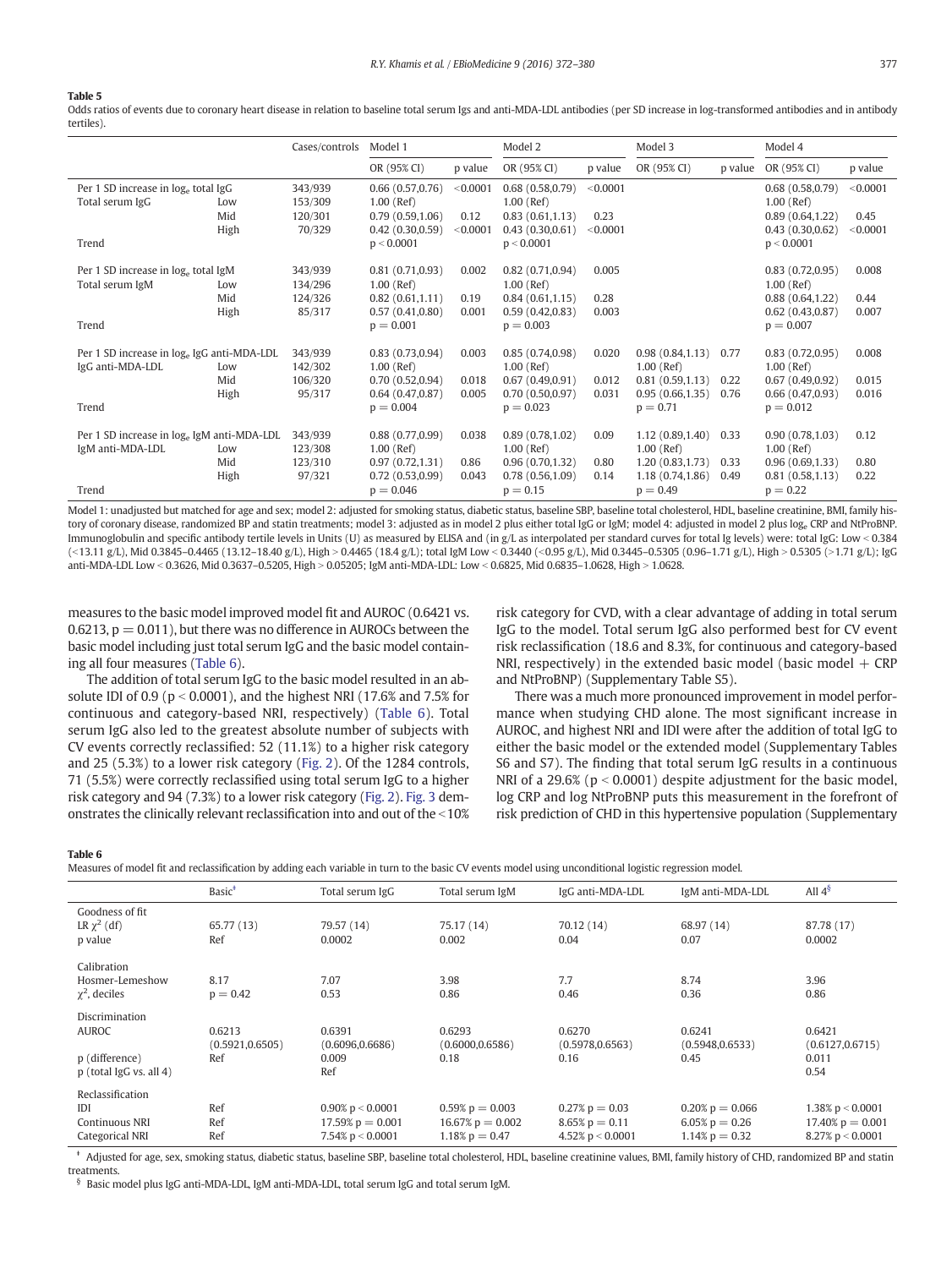<span id="page-6-0"></span>

| CV events         | Probability of an event after inclusion of total serum IgG |                |          |         |       |  |  |  |  |  |
|-------------------|------------------------------------------------------------|----------------|----------|---------|-------|--|--|--|--|--|
| Cases<br>controls | <10%                                                       | $10-20%$       | $>20\%$  | Missing | Total |  |  |  |  |  |
| <10%              | 208                                                        | 43             | $\theta$ |         | 251   |  |  |  |  |  |
|                   | 803                                                        | 62             | $\theta$ |         | 865   |  |  |  |  |  |
| $10 - 20%$        | 24                                                         | 166            | 9        |         | 199   |  |  |  |  |  |
|                   | 92                                                         | 272            | 9        |         | 373   |  |  |  |  |  |
| $>20\%$           | $\theta$                                                   | 1              | 11       |         | 12    |  |  |  |  |  |
|                   | $\mathbf{0}$                                               | $\overline{c}$ | 10       |         | 12    |  |  |  |  |  |
| Missing           |                                                            |                |          | 8       | 8     |  |  |  |  |  |
|                   |                                                            |                |          | 34      | 34    |  |  |  |  |  |
| Total             | 232                                                        | 210            | 20       | 8       | 470   |  |  |  |  |  |
|                   | 895                                                        | 336            | 19       | 34      | 1284  |  |  |  |  |  |

Fig. 2. The number of subjects in different CV event risk categories with reclassification after inclusion of total serum IgG. The figure shows estimates of probabilities using the basic risk factor model without (vertical axis) and with (horizontal axis) inclusion of total serum IgG. Each cell includes the number of cases (clear background) and controls (shaded background). The basic risk factor model included age, sex, smoking status, diabetic status, baseline SBP, baseline TC, HDL, baseline creatinine values, BMI, family history of CHD, randomized BP and statin treatment.

Table S7). Basic models with addition of the other immunoglobulins did not perform better than the basic model plus only total IgG (Supplementary Table S6).

# 4. Discussion

The main novel finding in this paper is that in patients with hypertension the total IgG serum level, and to a lesser extent the total serum IgM level, is an independent predictor of freedom from CV events in general and from CHD in particular. Furthermore, total serum Ig levels significantly improved risk classification for CV events. High IgG and IgM levels were not associated with freedom from stroke, probably reflecting its more heterogeneous underlying pathology.



Fig. 3. Percentage change in cardiovascular event cases and controls within the  $<$ 10% risk and >10% CVD risk categories when total serum IgG added to the basic risk model.

Although IgG and IgM anti-MDA-LDL antibodies were also significantly associated with freedom from CV events, these correlated significantly with their respective total serum Ig levels. Indeed, total serum IgM and IgG were much stronger indicators of freedom from events, and the univariate significance of anti-MDA-LDL antibodies was lost after adjusting for total serum levels of the respective Ig class. It is clear however that our comparison of specific antibodies with total IgG and IgM levels was restricted to those against just one form of oxidized LDL (i.e. MDA-LDL) and it remains possible that other specific autoantibodies against modified LDL or other antigens could have greater negative or positive predictive ability. Nevertheless, our results indicate that adjustment for total Ig levels will need to form part of further analyses investigating specific antibodies as prognostic markers of CVD.

We postulate that the greater predictive power of total Ig levels reflects a broad role of the polyreactive antibody repertoire in cardiovascular protection. On the one hand, the composite antibody repertoire can be expected to contribute to the safe disposal of a variety of other endogenous atherogenic autoantigens besides modified LDL, including apoptotic cells and microparticles ([Chang et al., 1999; Chou et al.,](#page-7-0) [2009; Tsiantoulas et al., 2015](#page-7-0)). On the other hand, the conventional role of antibodies in preventing bacterial infection may also be important for reducing the rate of atherosclerosis progression and reducing infection-triggered acute cardiac events [\(Smeeth et al., 2004](#page-8-0)). In this light, the greater predictive capacity of the total IgG level compared to IgM argues for the importance of a robust adaptive immune response. Certainly the relative roles of genetic and environmental influences in setting Ig levels merits further study ([Chen et al., 2011; Paavola et al.,](#page-7-0) [2012\)](#page-7-0), and in this light it is interesting that serum IgG and IgM levels in our study were significantly higher in women, consistent with previous observations ([Gonzalez-Quintela et al., 2008](#page-7-0)).

The strong negative association between IgG and IgM levels and CHD events needs to be considered in the context of other biomarkers that have been evaluated as adjuncts to traditional risk assessments. Although the ASCOT-CRP substudy concluded that measuring CRP had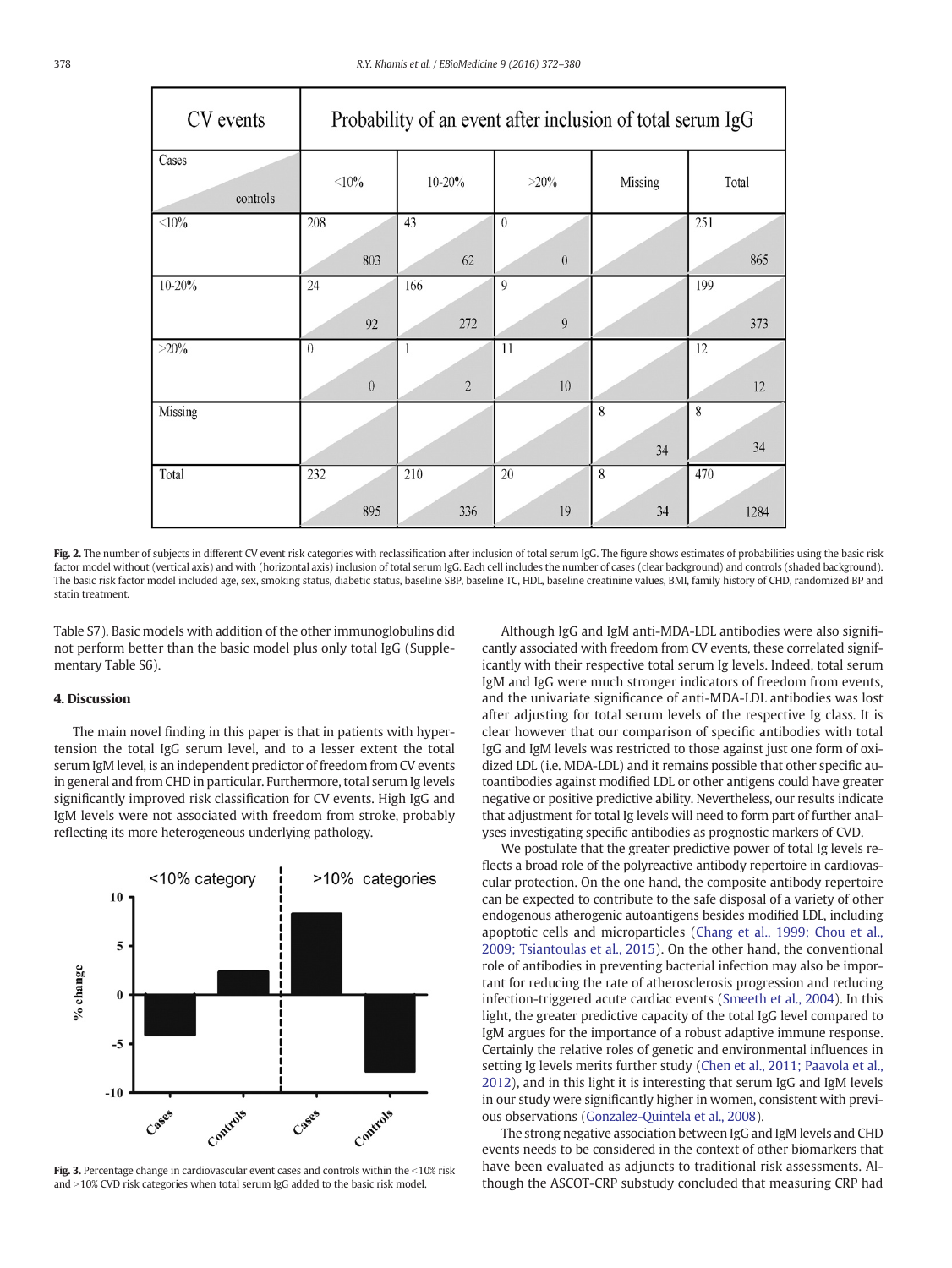<span id="page-7-0"></span>little utility in refining CV risk assessment beyond classical risk factors in the study population [\(Sever et al., 2012](#page-8-0)), a meta-analysis concluded that adding CRP to the risk assessment led to predicting one additional event over a period of 10 years for every 400–500 people screened (Kaptoge et al., 2012). Not only did IgG levels remain highly significant in predicting protection from events after adjustment for CRP, they were also independent from NtProBNP which was previously shown to be a predictor of events in ASCOT [\(Welsh et al., 2014](#page-8-0)).

A particularly important outcome of the study was the reclassification of more cases and less controls into the clinically relevant  $>10\%$ risk categories and more controls with less cases in the  $<10\%$  risk category by incorporating total serum IgG in the analysis. If confirmed in further cohorts, this has the potential to be used for more robust risk stratification in hypertension, thus redirecting primary prevention therapies towards those who would benefit the most.

Our findings are at odds with those of Kovanen et al. who showed that serum IgG levels (as well as IgA and IgE), but not IgM, were predictive of MI ([Kovanen et al., 1998](#page-8-0)). However the two studies differ in entrance requirements, with that of Kovanen et al. being selected for dyslipidemia whilst ours was based on hypertension. It is possible that IgG levels in our study population might have been affected by hypertension, although we did not detect any correlations with SBP, DBP or MAP (Chan et al., 2014). It therefore remains to be seen to what degree our findings on the ASCOT population generalize to wider populations. In particular, raised Ig levels are probably not associated with freedom from CV events in patients with autoimmune conditions such rheumatoid arthritis and systemic lupus erythematosus in which there is a disease-related increase in risk of CV events and in which a polyclonal expansion of Ig levels signifies disease activity. Furthermore, our study has focused on the prediction of first adverse cardiovascular incidents in a high risk population, and does not address the relevance of immunoglobulins or specific antibodies during and after acute coronary events.

## 5. Conclusion

In conclusion, our study suggests total serum IgG levels are strongly and independently associated with lower risk of CHD events in individuals with hypertension. Furthermore, IgG levels appear to significantly improve prediction beyond established risk predictors, even when including CRP and NtProBNP. As the measurement of total serum IgG is readily available to clinicians and relatively cheap, our findings have high potential for future clinical translation.

#### Author Contributions

RYK, JM, ADH and DOH designed the current study, wrote the protocol and the analysis plan, supervised the analyses, interpreted the results and wrote the report. RYK supervised the laboratory work and the statistical analysis. M C-A undertook the technical laboratory work with contribution from CK. CLC conducted statistical analyses for the study. MJ, JJB, NS, PW and PS reviewed the protocol and commented upon the manuscript. PS designed and coordinated the original ASCOT study.

# Conflict of Interest

None to declare.

# Acknowledgements

The work was funded by a grant from the National Institute for Health Research Comprehensive Biomedical Research Centre (RDB02\_P46385) at Imperial College Healthcare NHS Trust. The parent ASCOT study was an independent, investigator-initiated, investigatordesigned, and investigator-led study funded by a grant program from

Pfizer UK. DH receives BHF Professorial Support. CK is supported by Japan Heart Foundation/Bayer Yakuhin Research Grant Abroad. RYK was funded as a Wellcome Trust Clinical Research Fellow. DOH has professorial support from the British Heart Foundation. IJB acknowledges the British Heart Foundation SCRF03 for his financial support. The original ASCOT study was supported by an investigational grant from Pfizer International, New York, NY, USA. The principal funding source for ASCOT was Pfizer, New York, NY, USA. Servier Research Group, Paris, France, and Leo Laboratories, Copenhagen, Denmark provided additional funding. The investigators acknowledge the invaluable support of the clinical trial doctors, nurses, and support staff for their important contributions. We thank Dr. John Morris (Imperial College Healthcare NHS Trust) contribution to standard sera measurements, as well as the ASCOT study team, collaborators and co-investigators. In addition, we thank all study participants.

# Appendix A. Supplementary data

Supplementary data to this article can be found online at [http://dx.](doi:10.1016/j.ebiom.2016.06.012) [doi.org/10.1016/j.ebiom.2016.06.012.](doi:10.1016/j.ebiom.2016.06.012)

# References

- Ait-Oufella, H., Herbin, O., Bouaziz, J.D., Binder, C.J., Uyttenhove, C., Laurans, L., Taleb, S., Van Vre, E., Esposito, B., Vilar, J., Sirvent, J., Van Snick, J., Tedgui, A., Tedder, T.F., Mallat, Z., 2010. [B cell depletion reduces the development of atherosclerosis in](http://refhub.elsevier.com/S2352-3964(16)30256-0/rf0005) [mice. J. Exp. Med. 207 \(8\), 1579](http://refhub.elsevier.com/S2352-3964(16)30256-0/rf0005)–1587.
- Bjorkbacka, H., Alm, R., Persson, M., Hedblad, B., Nilsson, J., Fredrikson, G.N., 2016. [Low](http://refhub.elsevier.com/S2352-3964(16)30256-0/rf0010) [levels of apolipoprotein B-100 autoantibodies are associated with increased risk of](http://refhub.elsevier.com/S2352-3964(16)30256-0/rf0010) [coronary events. Arterioscler. Thromb. Vasc. Biol. 36 \(4\), 765](http://refhub.elsevier.com/S2352-3964(16)30256-0/rf0010)–771.
- Cesena, F.H., Dimayuga, P.C., Yano, J., Zhao, X., Kirzner, J., Zhou, J., Chan, L.F., Lio, W.M., Cercek, B., Shah, P.K., Chyu, K.Y., 2012. [Immune-modulation by polyclonal IgM treat](http://refhub.elsevier.com/S2352-3964(16)30256-0/rf0015)[ment reduces atherosclerosis in hypercholesterolemic apoE](http://refhub.elsevier.com/S2352-3964(16)30256-0/rf0015)−/− mice. Atherosclero[sis 220 \(1\), 59](http://refhub.elsevier.com/S2352-3964(16)30256-0/rf0015)-65.
- Chan, C.T., Lieu, M., Toh, B.H., Kyaw, T.S., Bobik, A., Sobey, C.G., Drummond, G.R., 2014. [An](http://refhub.elsevier.com/S2352-3964(16)30256-0/rf0020)[tibodies in the pathogenesis of hypertension. Biomed Res. Int. 2014, 504045.](http://refhub.elsevier.com/S2352-3964(16)30256-0/rf0020)
- Chang, M.K., Bergmark, C., Laurila, A., Horkko, S., Han, K.H., Friedman, P., Dennis, E.A., Witztum, J.L., 1999. [Monoclonal antibodies against oxidized low-density lipoprotein](http://refhub.elsevier.com/S2352-3964(16)30256-0/rf0025) [bind to apoptotic cells and inhibit their phagocytosis by elicited macrophages: evi](http://refhub.elsevier.com/S2352-3964(16)30256-0/rf0025)dence that oxidation-specifi[c epitopes mediate macrophage recognition. Proc. Natl.](http://refhub.elsevier.com/S2352-3964(16)30256-0/rf0025) [Acad. Sci. U. S. A. 96 \(11\), 6353](http://refhub.elsevier.com/S2352-3964(16)30256-0/rf0025)–6358.
- Chang, S.H., Johns, M., Boyle, J.J., McConnell, E., Kirkham, P.A., Bicknell, C., Zahoor-ul-Hassan Dogar, M., Edwards, R.J., Gale-Grant, O., Khamis, R., Ramkhelawon, K.V., Haskard, D.O., 2012. [Model IgG monoclonal autoantibody-anti-idiotype pair for dis](http://refhub.elsevier.com/S2352-3964(16)30256-0/rf0030)[secting the humoral immune response to oxidized low density lipoprotein. Hybrid](http://refhub.elsevier.com/S2352-3964(16)30256-0/rf0030)[oma 31 \(2\), 87](http://refhub.elsevier.com/S2352-3964(16)30256-0/rf0030)–98.
- Chen, Q., Reis, S.E., Kammerer, C., Craig, W., McNamara, D.M., Holubkov, R., Sharaf, B.L., Sopko, G., Pauly, D.F., Merz, C.N., Kamboh, M.I., 2011. [Association of anti-oxidized](http://refhub.elsevier.com/S2352-3964(16)30256-0/rf0035) [LDL and candidate genes with severity of coronary stenosis in the Women's Ischemia](http://refhub.elsevier.com/S2352-3964(16)30256-0/rf0035) [Syndrome Evaluation study. J. Lipid Res. 52 \(4\), 801](http://refhub.elsevier.com/S2352-3964(16)30256-0/rf0035)–807.
- Chou, M.Y., Fogelstrand, L., Hartvigsen, K., Hansen, L.F., Woelkers, D., Shaw, P.X., Choi, J., Perkmann, T., Backhed, F., Miller, Y.I., Horkko, S., Corr, M., Witztum, J.L., Binder, C.J., 2009. Oxidation-specifi[c epitopes are dominant targets of innate natural antibodies](http://refhub.elsevier.com/S2352-3964(16)30256-0/rf0040) [in mice and humans. J. Clin. Invest. 119 \(5\), 1335](http://refhub.elsevier.com/S2352-3964(16)30256-0/rf0040)–1349.
- Dahlof, B., Sever, P.S., Poulter, N.R., Wedel, H., Beevers, D.G., Caulfield, M., Collins, R., Kjeldsen, S.E., Kristinsson, A., McInnes, G.T., Mehlsen, J., Nieminen, M., O'Brien, E., Ostergren, J., 2005. [Prevention of cardiovascular events with an antihypertensive reg](http://refhub.elsevier.com/S2352-3964(16)30256-0/rf0045)[imen of amlodipine adding perindopril as required versus atenolol adding](http://refhub.elsevier.com/S2352-3964(16)30256-0/rf0045) bendrofl[umethiazide as required, in the Anglo-Scandinavian Cardiac Outcomes](http://refhub.elsevier.com/S2352-3964(16)30256-0/rf0045) [Trial-Blood Pressure Lowering Arm \(ASCOT-BPLA\): a multicentre randomised con](http://refhub.elsevier.com/S2352-3964(16)30256-0/rf0045)[trolled trial. Lancet 366 \(9489\), 895](http://refhub.elsevier.com/S2352-3964(16)30256-0/rf0045)–906.
- DeLong, E.R., DeLong, D.M., Clarke-Pearson, D.L., 1988. [Comparing the areas under two or](http://refhub.elsevier.com/S2352-3964(16)30256-0/rf0050) [more correlated receiver operating characteristic curves: a nonparametric approach.](http://refhub.elsevier.com/S2352-3964(16)30256-0/rf0050) [Biometrics 44 \(3\), 837](http://refhub.elsevier.com/S2352-3964(16)30256-0/rf0050)–845.
- Gonzalez-Quintela, A., Alende, R., Gude, F., Campos, J., Rey, J., Meijide, L.M., Fernandez-Merino, C., Vidal, C., 2008. [Serum levels of immunoglobulins \(IgG, IgA, IgM\) in a gen](http://refhub.elsevier.com/S2352-3964(16)30256-0/rf0055)[eral adult population and their relationship with alcohol consumption, smoking and](http://refhub.elsevier.com/S2352-3964(16)30256-0/rf0055) [common metabolic abnormalities. Clin. Exp. Immunol. 151 \(1\), 42](http://refhub.elsevier.com/S2352-3964(16)30256-0/rf0055)–50.
- Hansson, G.K., Libby, P., 2006. [The immune response in atherosclerosis: a double-edged](http://refhub.elsevier.com/S2352-3964(16)30256-0/rf0060) [sword. Nat. Rev. Immunol. 6 \(7\), 508](http://refhub.elsevier.com/S2352-3964(16)30256-0/rf0060)–519.
- Hoefer, I.E., Steffens, S., Ala-Korpela, M., Back, M., Badimon, L., Bochaton-Piallat, M.L., Boulanger, C.M., Caligiuri, G., Dimmeler, S., Egido, J., Evans, P.C., Guzik, T., Kwak, B.R., Landmesser, U., Mayr, M., Monaco, C., Pasterkamp, G., Tunon, J., Weber, C., 2015. [Novel methodologies for biomarker discovery in atherosclerosis. Eur. Heart J.](http://refhub.elsevier.com/S2352-3964(16)30256-0/rf0065) [36 \(39\), 2635](http://refhub.elsevier.com/S2352-3964(16)30256-0/rf0065)–2642.
- Kaptoge, S., Di Angelantonio, E., Pennells, L., Wood, A.M., White, I.R., Gao, P., Walker, M., Thompson, A., Sarwar, N., Caslake, M., Butterworth, A.S., Amouyel, P., Assmann, G., Bakker, S.J., Barr, E.L., Barrett-Connor, E., Benjamin, E.J., Bjorkelund, C., Brenner, H., Brunner, E., Clarke, R., Cooper, J.A., Cremer, P., Cushman, M., Dagenais, G.R.,